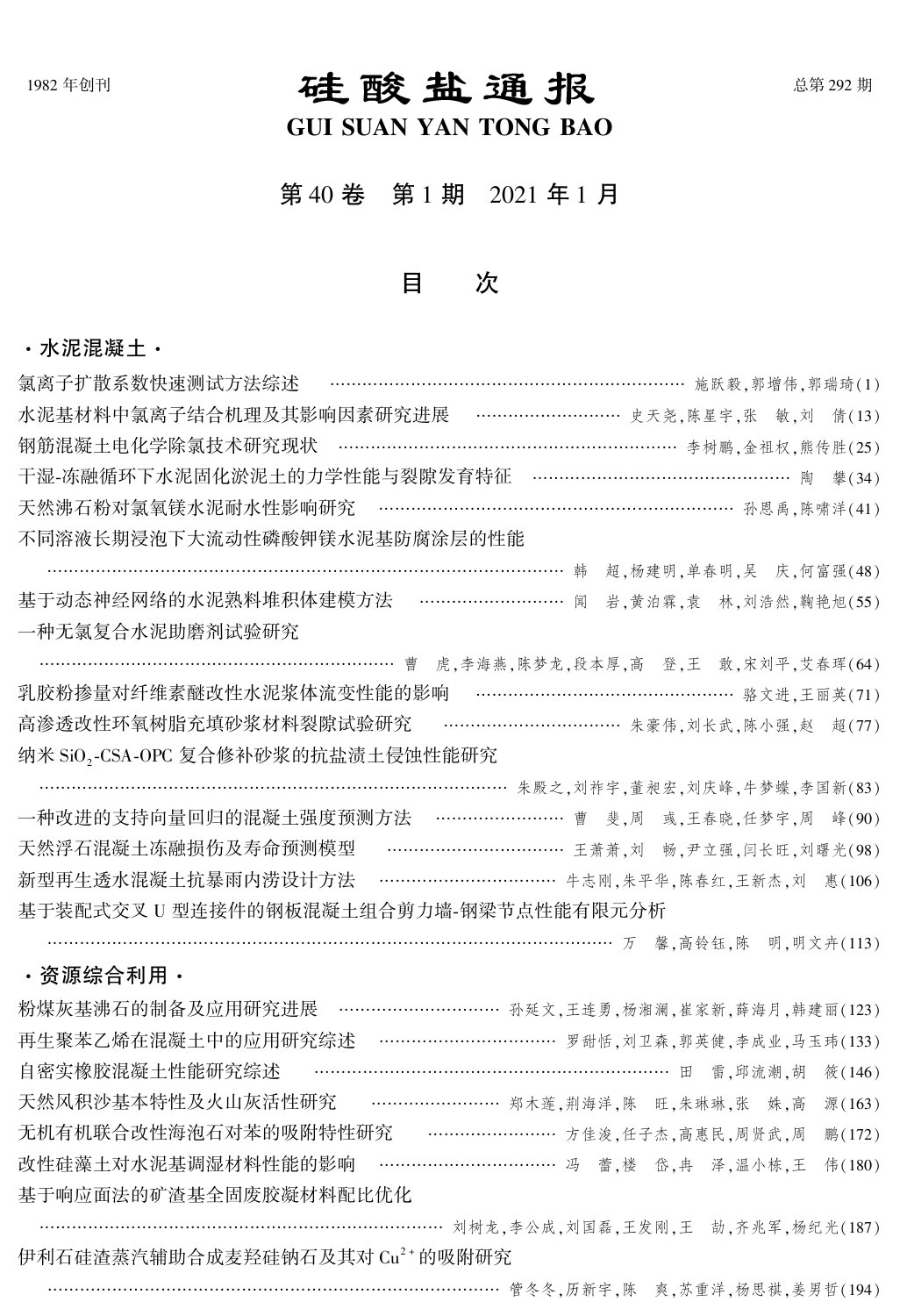煅烧硬石膏溶解特性对钙矾石形成的影响 ……………………………………………… 乔秀臣,马大伟,薛玉兵(201) 钢渣沥青混合料水稳定性研究 ………………………………………………… 张彩利,王 超,李 松,丁维哲,唐秀明(207) 油田污泥基高强陶粒的制备及性能优化 …………………… 杨晓伟,张爱生,曲俊蓉,杨 柯,许建华,朱 英(215) ·陶 瓷· 氮化硅陶瓷牙科修复材料研究进展 ………………… 姜 磊,方 厦,尹 双,毛栋梁,潘丽梅,汤学华,杨 建(223) 熔融渗硅对石墨材料微观结构及性能的影响 ………………………………………………………………… 杨金华,艾莹珺,陈子木,刘 虎,齐 哲,吕晓旭,焦 健(231) 梯度多孔载 Ag 羟基磷灰石陶瓷的制备和性能研究 …………………………………… 陈 晨,于景媛,李 强(241) 烧结温度对氮化硅陶瓷球显微结构和力学性能的影响 …………………………………………………………………………… 张 晶,王文雪,孙 峰,刘 璐,董廷霞,张宝存(252) ·玻 璃· 钛酸锶钡微晶玻璃的铈掺杂效应研究 ………………………………………………………………… 赵张媛,梁雪薇,张 勇(258)  $\mathrm{SnO}$  对  $\mathrm{SnF}_2\text{-}P_2\mathrm{O}_5\text{-} \mathrm{WO}_3$  系统玻璃结构和性能的影响 ………………………………………………………………………… 刁金龙,于天来,莫大洪,郑 涛,郭艳艳,吕景文(266) 光学玻璃电熔窑流液洞的数值模拟分析 ……………………………………… 郭富强,何 光,潘再勇,陈筱丽,王乃帅(271) ·新型功能材料· 沸石及其复合物气体传感器的研究与应用 …………………………………………………………………… 孙舒鹏,孙炎辉,董玉华,侯腾跃,郑雁公,王 兢,张钊睿(280) Ti<sub>3</sub>C<sub>2</sub>T<sub>x</sub>/Ni/TiO<sub>2</sub> 复合粉体的制备及吸波性能研究 ……………………………………… 杜 恒, 张 帆, Shen Gang, Qaim Khan, 凡康康, 张碧晗, 李 宁, 范冰冰, 张 锐(296) 破乳法合成 N 掺杂 TiO<sub>2</sub>/粉煤灰及其可见光催化性能研究 …………………………………………………………………………… 胡凯强,赖声发,钱艳峰,张甜甜,乔佳乐,万祥龙(304) 蛭石基流延浆料的流变性能研究 ……………………………… 胡善海,钱玉鹏,江学峰,王 飞,丁 锋,赵绍林(312) CoO@ CuO 电极材料制备及超级电容性能研究 ……………………… 吴 童,古庆玉,王培鉴,刘忠品,孙海滨(317) ·耐火材料· TiO, 加入量对铝镁质干式捣打料性能的影响 ………………………… 许 欢,王玺堂,张汪年,邓 宁,李世斌(323) ·道路材料· 不同加速养生方式泡沫沥青冷再生混合料宏细观结构性能研究 …………………………… 王雨楠,吕卫帮(330) 基于地聚反应的冷拌沥青混合料强度特性与机理探讨 ………………………… 张 岩,周圣杰,樊 亮(340)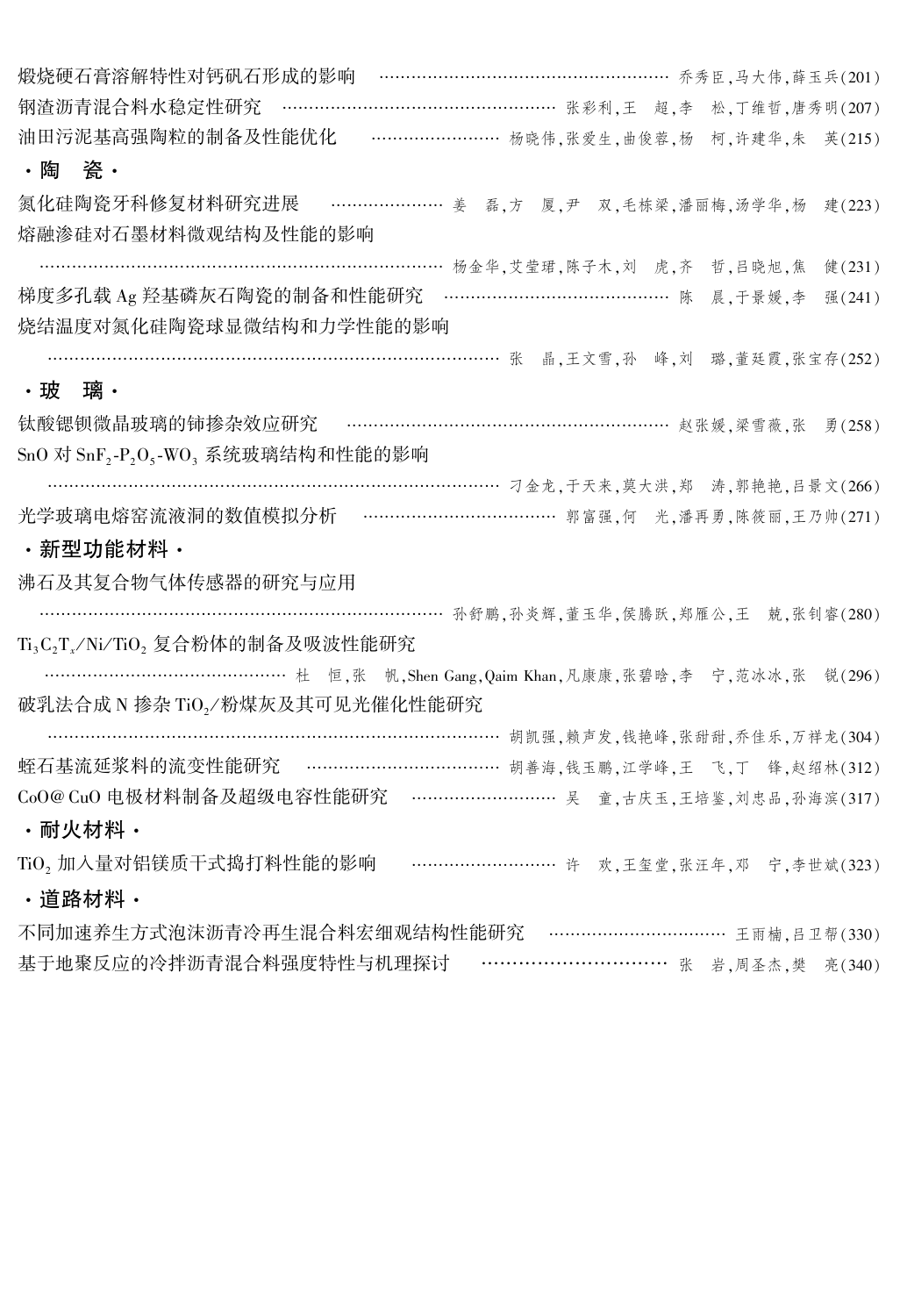# BULLETIN OF THE CHINESE CERAMIC SOCIETY

Vol. 40 No. 1 January 2021 (Series No. 292)

**CONTENTS** 

#### ·Cement and Concrete·

| Review of Rapid Test Methods for Chloride Diffusion Coefficient <b>Coefficient</b> SHI Yueyi, GUO Zengwei, GUO Ruiqi(1) |
|-------------------------------------------------------------------------------------------------------------------------|
| Mechanism of Chloride Binding and Its Influence Factors in Cement-Based Materials                                       |
| SHI Tianyao, CHEN Xingyu, ZHANG Min, LIU Qian(13)                                                                       |
| Research Status of Electrochemical Chloride Extraction Technology of Reinforced Concrete                                |
|                                                                                                                         |
| Mechanical Properties and Crack Development Characteristics of Cement-Solidified Mud Soil under Dry-Wet-Freeze-         |
| Thaw Cycles                                                                                                             |
| Effect of Natural Zeolite Powder on Water Resistance of Magnesium Oxychloride Cement                                    |
|                                                                                                                         |
| Performance of Magnesium Potassium Phosphate Cement-Based Anticorrosive Coating with High Fluidity under                |
| Long-Term Soaking in Different Solutions <b>Fig. 10.13 Chao, YANG Jianming</b> , SHAN Chunming, WU Qing, HE Fuqiang(48) |
| Modeling Method of Cement Clinker Accumulation Body Based on Dynamic Neural Network                                     |
| WEN Yan, HUANG Bolin, YUAN Lin, LIU Haoran, JU Yanxu(55)                                                                |
| Experimental Study on a Chlorine Free Composite Cement Grinding Aid                                                     |
|                                                                                                                         |
| Effect of Polymer Powder Content on Rheological Properties of Cement Paste Modified by Cellulose Ether                  |
|                                                                                                                         |
| Experimental Study on Mortar Materials with Fissures Filled with High Permeability Modified Epoxy Resin                 |
|                                                                                                                         |
| Study on Corrosion Resistance of Nano SiO <sub>2</sub> -CSA-OPC Repair Mortar in Saline Soil                            |
|                                                                                                                         |
| An Improved Support Vector Regression Method for Concrete Strength Prediction                                           |
|                                                                                                                         |
| Freeze-Thaw Damage and Life Prediction Model of Natural Pumice Concrete                                                 |
| WANG Xiaoxiao, LIU Chang, YIN Liqiang, YAN Changwang, LIU Shuguang(98)                                                  |
| Design Method of Novel Recycled Pervious Concrete for Resisting Rainstorm and Waterlogging                              |
|                                                                                                                         |
| Finite Element Analysis of Performance of Steel Plate Concrete Composite Shear Wall-Steel Beam Joint Based on           |
| Prefabricated Cross U-Shaped Connector (Manuscritter WAN Xin, GAO Lingyu, CHEN Ming, MING Wenhui(113)                   |
| · Solid Waste and Eco-materials ·                                                                                       |
| Research Progress on Synthesis and Application of Zeolite Based on Coal Fly Ash                                         |
|                                                                                                                         |
| Review on Applied Research of Recycled Expanded Polystyrene in Concrete                                                 |
|                                                                                                                         |
| Summary of Research on Self-Compacting Rubberized Concrete Performance                                                  |
|                                                                                                                         |
| Experimental Study on Basic Characteristics and Pozzolanic Activity of Natural Aeolian Sand                             |
|                                                                                                                         |
| Adsorption Properties of Inorganic and Organic Modified Sepiolite to Benzene                                            |
| TANG Jiajun, REN Zijie, GAO Huimin, ZHOU Xianwu, ZHOU Peng(172)                                                         |